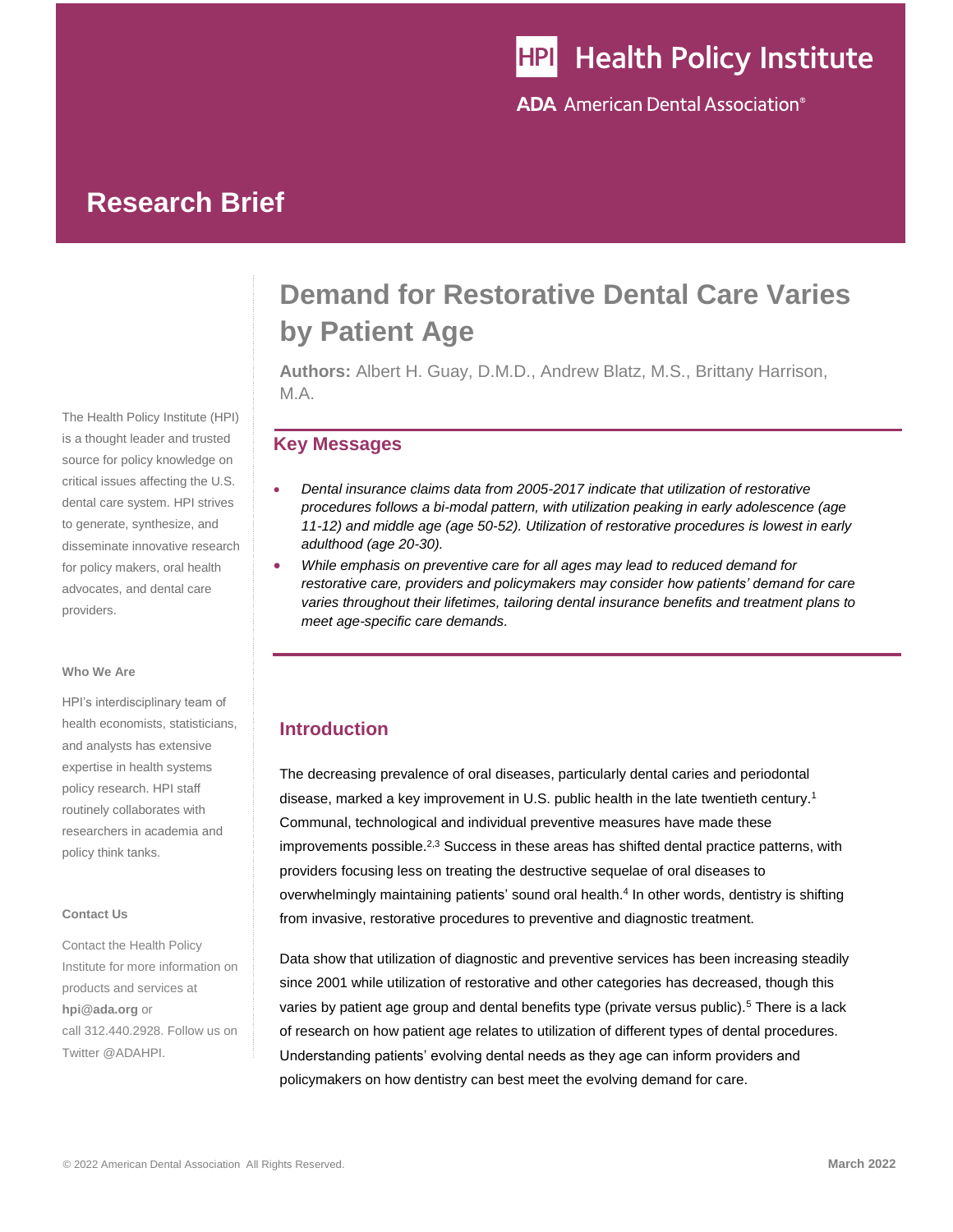#### **Research Brief**

In this research brief, we examine utilization of restorative dental procedures by patient age to find trends in demand across a patient's lifespan.

### **Results**

In 2018, 75.3 percent of procedures performed by dental professionals were diagnostic or preventive compared to 63.7 percent in 2001. Restorative procedures went down in this same timeframe, from 21.6 percent in 2001 to 11.9 percent in 2018 (Figure 1).

Data indicate that restorative procedures by patient age follows a bi-modal pattern, with peaks in early adolescence (age 11-12) and middle age (age 50-52) (Figure 2). In particular, amalgam and resin restorations peaked in early adolescence while crowns and metallic and porcelain/resin inlays peaked in middle age.

The isolated experience of younger patients age 0-26 reveals that restorative dental care utilization begins around age 2, reaches a peak at age 11-12, declines sharply, and remains in a relatively steady state through young adulthood (Figure 3). Tooth extractions in particular highlight this pattern. Other restorative treatments follow a less pronounced rise and fall.

For adults age 26-64, a slow, gradual utilization rate of restorative procedures leads to a peak in the middle fifties to early sixties (Figure 4). Removable dentures and implants in particular lead this pattern. Following the peak, there is a fairly rapid decline in treatment until the end of the observation period, except for endodontic services, which continue to increase. The reduction in restorative procedures among older adults approaches the lowered steady state of care seen in younger patients.

The lowest overall demand for restorative dental care occurs among young adults age 20-30.

## **Discussion**

A clear bi-modal pattern has emerged within dental practices with respect to utilization of restorative procedures and patient age. The first mode begins in early adolescence, peaking in the middle teens, and declining in the early twenties to an approximate steady state up to the middle fifties. The second mode begins in the late teen years, peaking in the middle fifties and declining precipitously to the age limitation of this study (age 65 and older).

The breakout graphs of the younger and older age cohorts within the sample focus on the differing evolutions of the two practice modes for clarity and emphasis. A decline in the amount of treatment received began in both cohorts in the middle fifties. The steep decline seen in older patients is difficult to explain beyond assigning the problem to treatment cost, which is commonly cited.<sup>6</sup> Recent data suggest financial barriers to dental care have been declining for some age groups;<sup>7</sup> nevertheless, even those with private dental coverage face cost barriers.<sup>8</sup>

Declining need for restorative procedures, as seen among younger patients, may be due to increased preventive care utilization.<sup>9,10,11</sup> Cost was, again, the most important factor for not seeking care in all categories of income in that group, $7$  except for families with income above the 400% of the federal poverty level. In that group, the most important factor was the feeling that they did not need any further care.

Perhaps the pattern of restorative care reduction will be repeated among older adults, since much of older adult care is centered on dealing with the sequelae of previous disease.<sup>12,13</sup> If preventive care utilization were to increase among older adults, we can expect a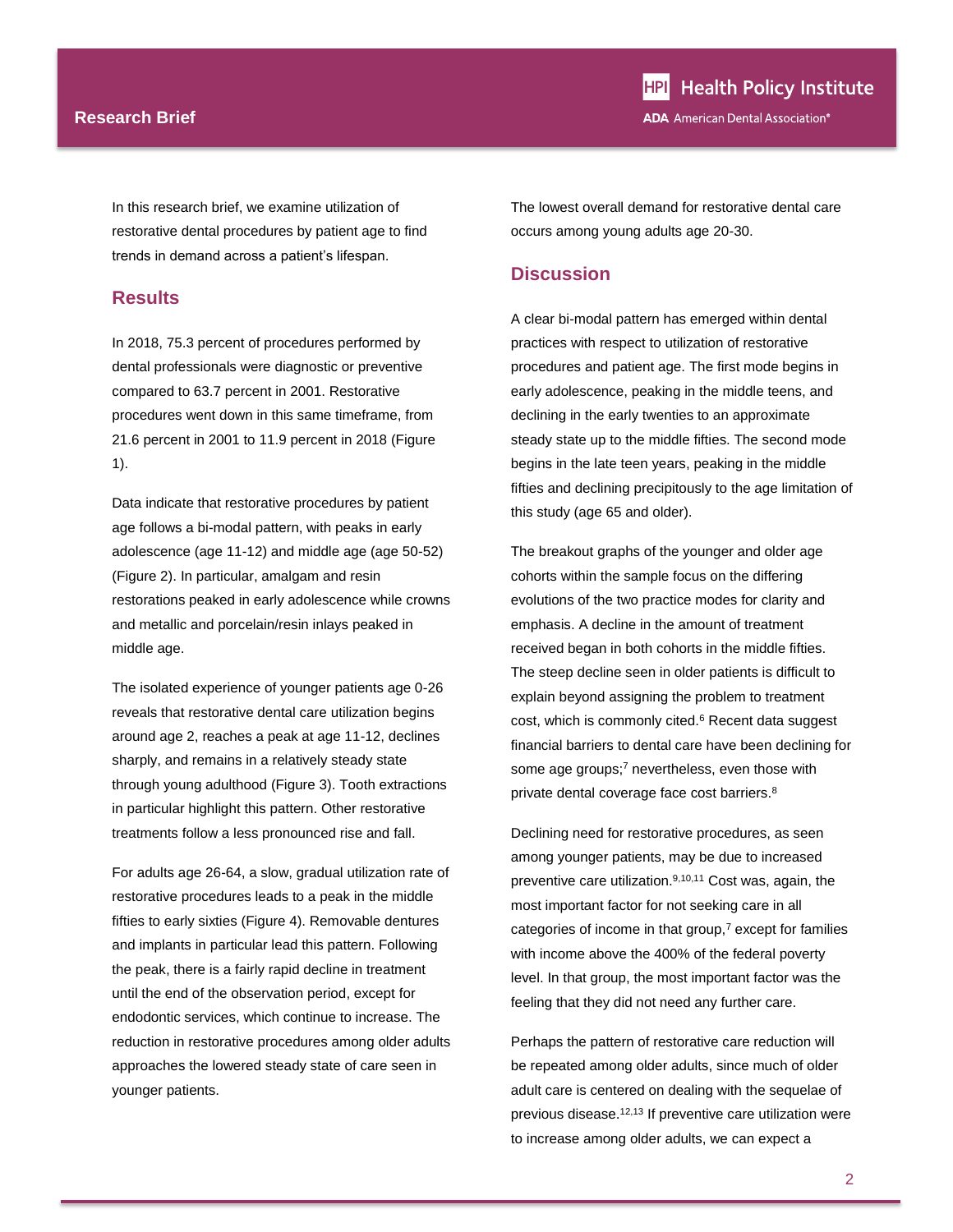reduced demand for restorative care earlier in life as time progresses.

Earlier research<sup>14</sup> identified leading indicators in the general economy that may give hints about future changes in the overall economy, external changes that could affect dental practices. This current study can be used to give some indication of the future revenue status of an individual dental practice related to the demographics of its patient base.

Considering the combination of these factors could lead practitioners to anticipate individual practice economics in the future and adjust as necessary to mitigate any negative impact. Taking into account patient age mix can assist dentists in enhancing practice stability and profitability. Marketing activities and educational outreach programs can focus on segments where optimal results can be expected. An opportunity exists for the 20-30 year age group in particular, whose demand for care is the lowest.

This information can be useful to sellers and potential buyers of dental practices to establish the value and

the potential for growth of a practice. The age distribution of patients can be a critical factor in estimating future gross practice revenue and where opportunities for revenue growth exist.

The patterns of demand for care could also inform how dental benefits should be allocated over a patient's lifetime. Data of this nature and the large database studied from which it was drawn will be very valuable for analysis using artificial intelligence techniques to answer yet-to-be-posed questions to improve dental practice and the health of the public. 15

Private dental benefit plans should be reviewed to ensure they provide appropriate benefits for specific age groups while emphasizing preventive care for all. The relatively low level of dental claims during young adulthood and later middle age should be used to fund the increased costs associated with the oral health of older patients rather than increasing their co-payment for these services. In general, the level of cost is greater for treatment provided to adult patients compared to younger patients.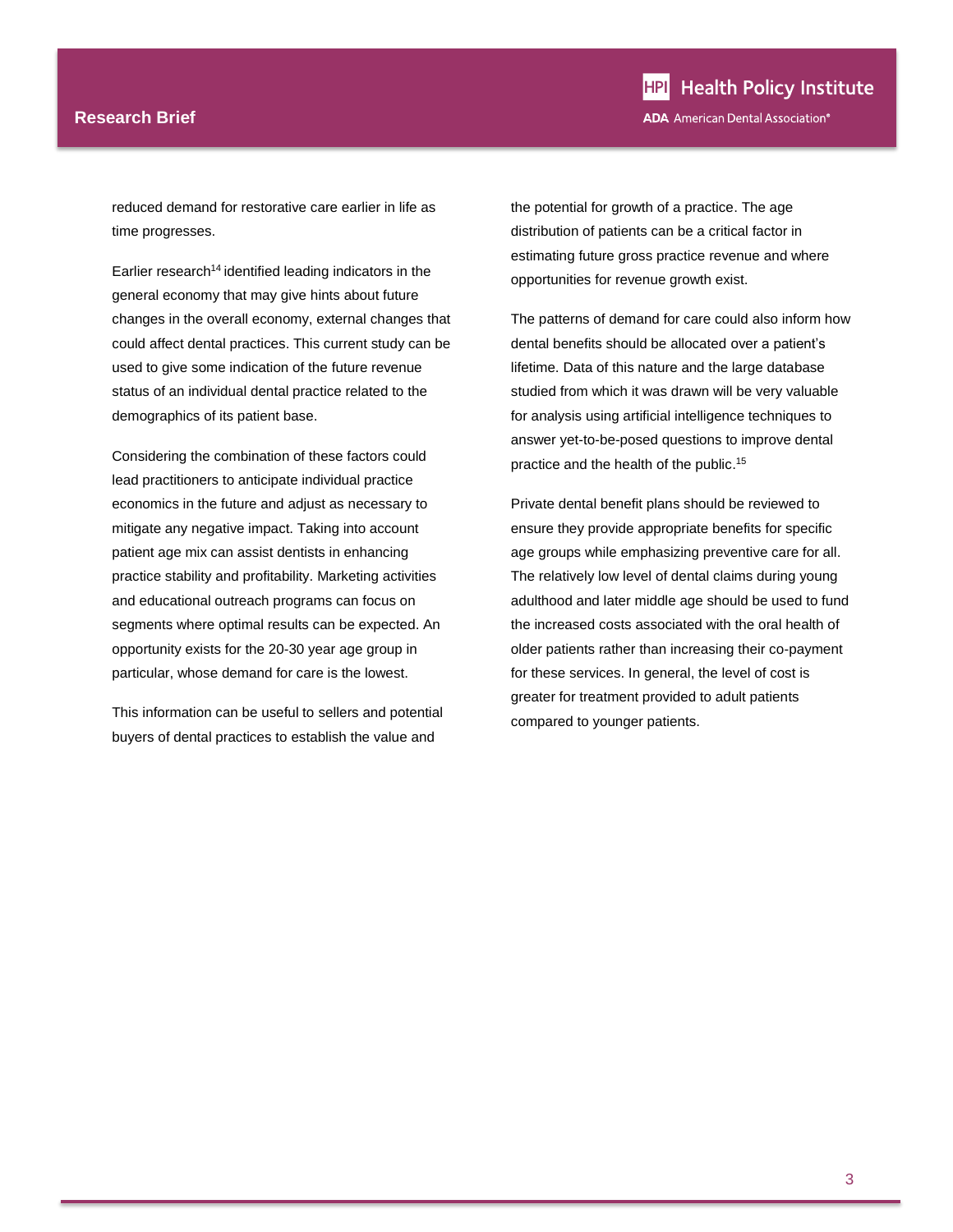

**Figure 1:** Volume of Dental Procedures by Procedure Type



#### **Figure 2:** Restorative Procedure Utilization, All Ages, 2005-2017

**Source:** IBM Watson Marketscan Research Database, 2005-2017. **Notes:** Data reflect percent of privately insured individuals with a restorative dental code claim.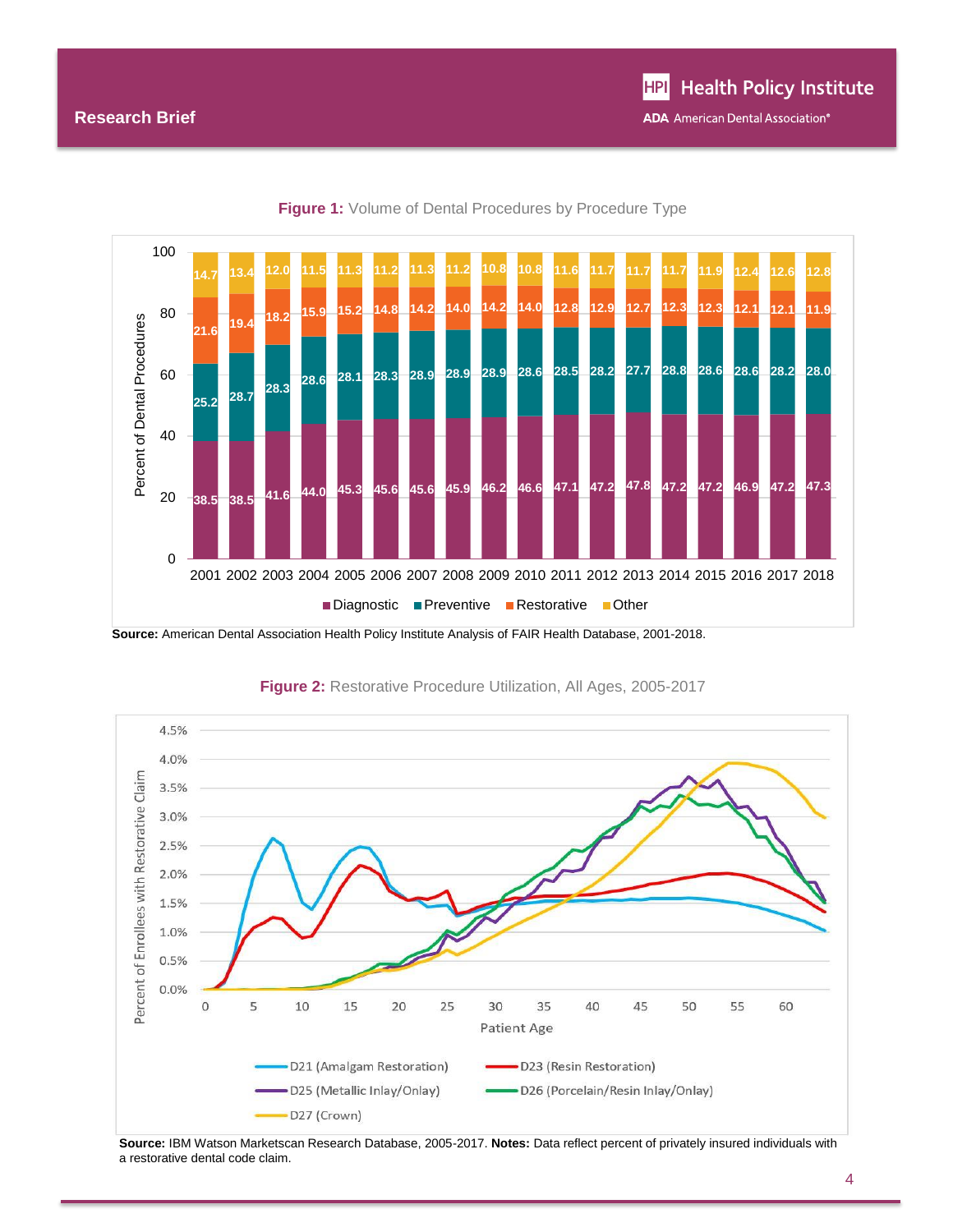

**Figure 3:** Restorative Procedure Utilization, Age 0-26, 2005-2017

**Source:** IBM Watson Marketscan Research Database, 2005-2017. **Notes:** Data reflect percent of privately insured individuals with a restorative dental code claim.



**Figure 4:** Restorative Procedure Utilization, Age 26-64, 2005-2017

**Source:** IBM Watson Marketscan Research Database, 2005-2017. **Notes:** Data reflect percent of privately insured individuals with a restorative dental code claim.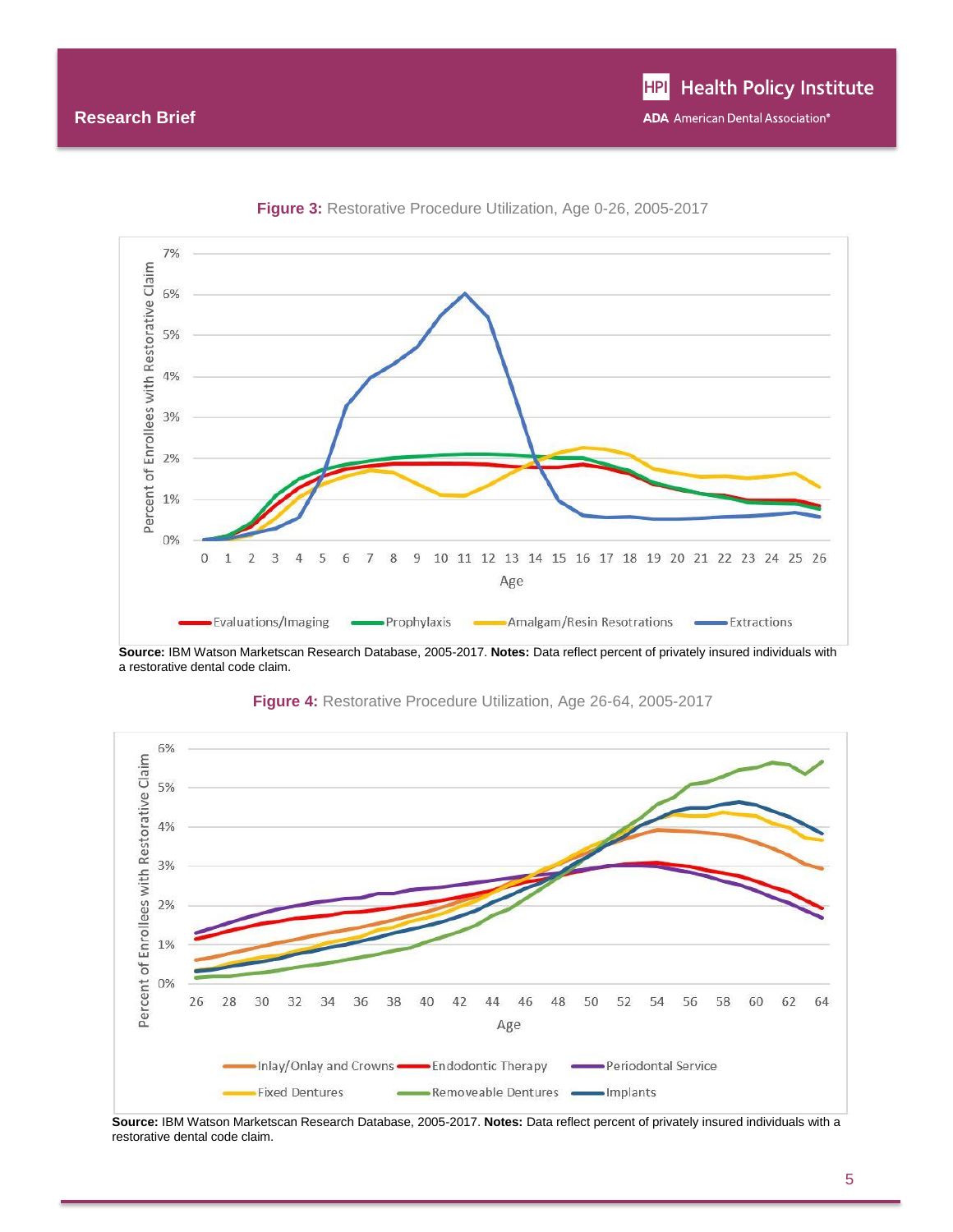## **Data & Methods**

We analyzed IBM Watson MarketScan® dental database for the years 2005 to 2017. The database contains roughly 370 million claims submitted by dental providers for reimbursement from the patient's private dental plan or dental encounter data if the patient was enrolled in a capitated dental plan. Each record represents a specific service provided to the patient and specifies patient age when restorative treatments were performed, allowing the determination of agetreatment relationships. In addition, any influence of income status on treatment utilization could be partially ameliorated due to third-party subsidization of care.

The dental claims were combined to determine utilization for the privately insured. We analyzed data for patients age 0 to 64; data for those 65 and older were severely limited. We looked at restorative care for all patients as well as the most common dental procedures for the age groups 0-26 and 26-64, which were determined based on observation. Restorative procedures were identified according to the American Dental Association's Code on Dental Procedures and Nomenclature (CDT) manual.<sup>16</sup> Utilization is defined as the number of people who had at least one claim for a particular service divided by the number of enrollees.

This Research Brief was published by the American Dental Association's Health Policy Institute.

211 E. Chicago Avenue Chicago, Illinois 60611 312.440.2928 [hpi@ada.org](mailto:hpi@ada.org)

For more information on products and services, please visit our website, [www.ada.org/hpi.](http://www.ada.org/hpi)